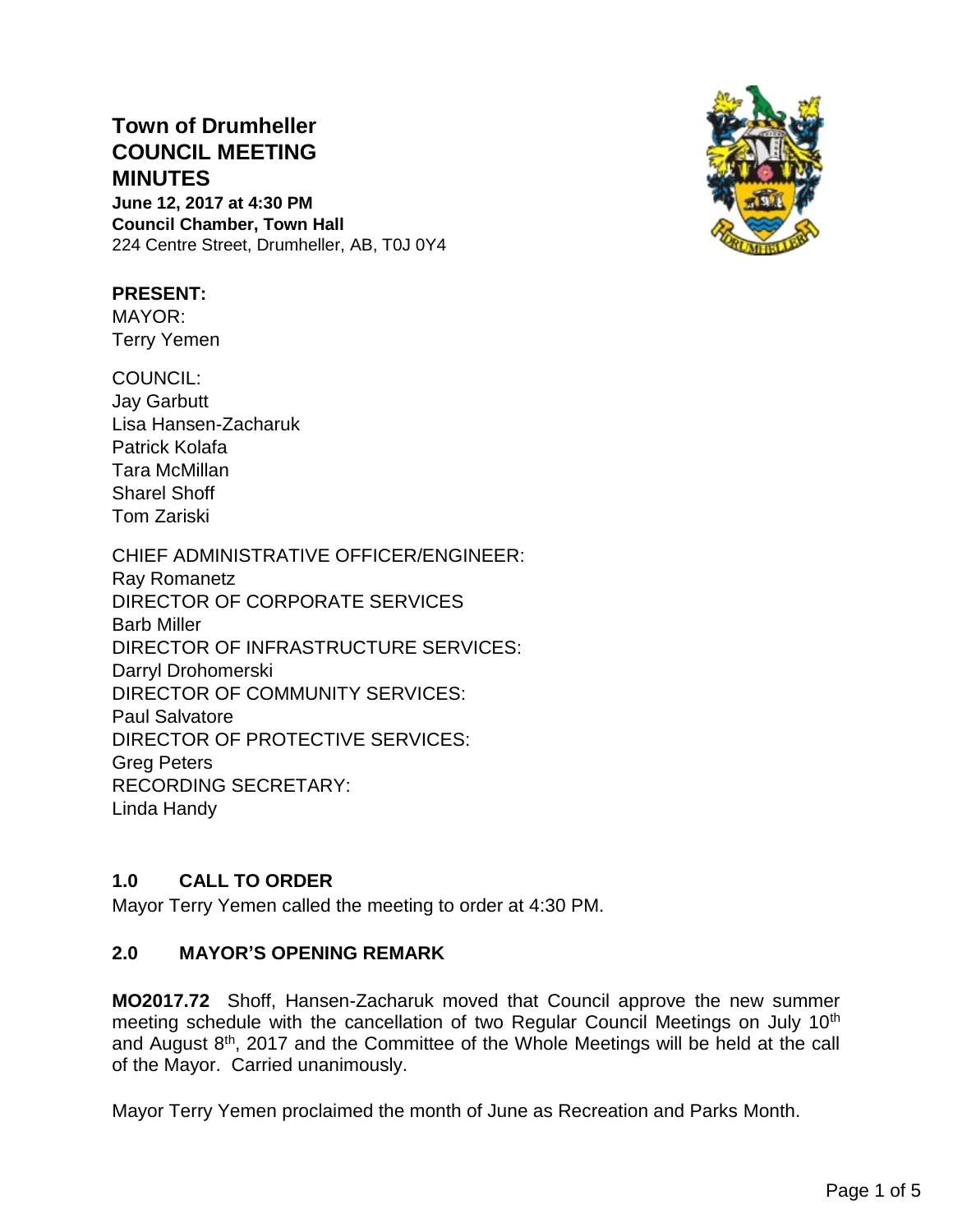# **3.0 PUBLIC HEARING**

## **4.0 ADOPTION OF AGENDA**

**MO2017.73** .Hansen-Zacharuk, Garbutt moved to adopt the agenda as presented. Carried unanimously.

#### **5.0 MINUTES**

#### **5.1. ADOPTION OF REGULAR COUNCIL MEETING MINUTES**

5.1.1 Regular Council Meeting Minutes of May 29, 2017

**MO2017.74** Shoff, Zariski moved to adopt the Regular Council Meeting Minutes of May 29, 2017 as presented. Carried unanimously.

### **5.2. MINUTES OF MEETING PRESENTED FOR INFORMATION**

- **5.3. BUSINESS ARISING FROM THE MINUTES**
- **6.0 DELEGATIONS**
- **7.0 COMMITTEE OF THE WHOLE RECOMMENDATIONS**
- **8.0 REQUEST FOR DECISION REPORTS**

#### **8.1 CAO**

#### **8.1.1 Bylaw 07.17**

R. Romanetz presented Bylaw 07.17 being a bylaw to amend the Land Use Bylaw to reclassify property in the Rosedale area from "UT" Urban Transitional to "R-CH" Residential Cottage Housing which is the same property previously considered in October 2016. He further advised that the applicant is R.A. Hamilton & Associates and the proposal is to construct 58 manufactured cottages on a parcel of land approximately 10 acres in size. He explained that the applicant does not intend to subdivide the land into lots but proposes to enter into a 22 year standard lease agreement with the homeowner. He further advised that if Council agrees to give first reading, the package of information will be sent to the neighboring properties and advertised in the local newspaper for two consecutive weeks. He noted that no specific date for the hearing has been set as of yet.

**MO2017.75** Garbutt, Hansen-Zacharuk moved first reading Bylaw 07.17.

Councillor J. Garbutt stated that given the experience the last time the applicant put forward a land use amendment, he requested that the proposal be circulated to more than the minimum requirement around the neighborhood. Councillor T. Zariski asked for clarification on whether a residential cottage housing district would allow a campground. R. Romanetz clarified that the R-CH uses are seasonal or year round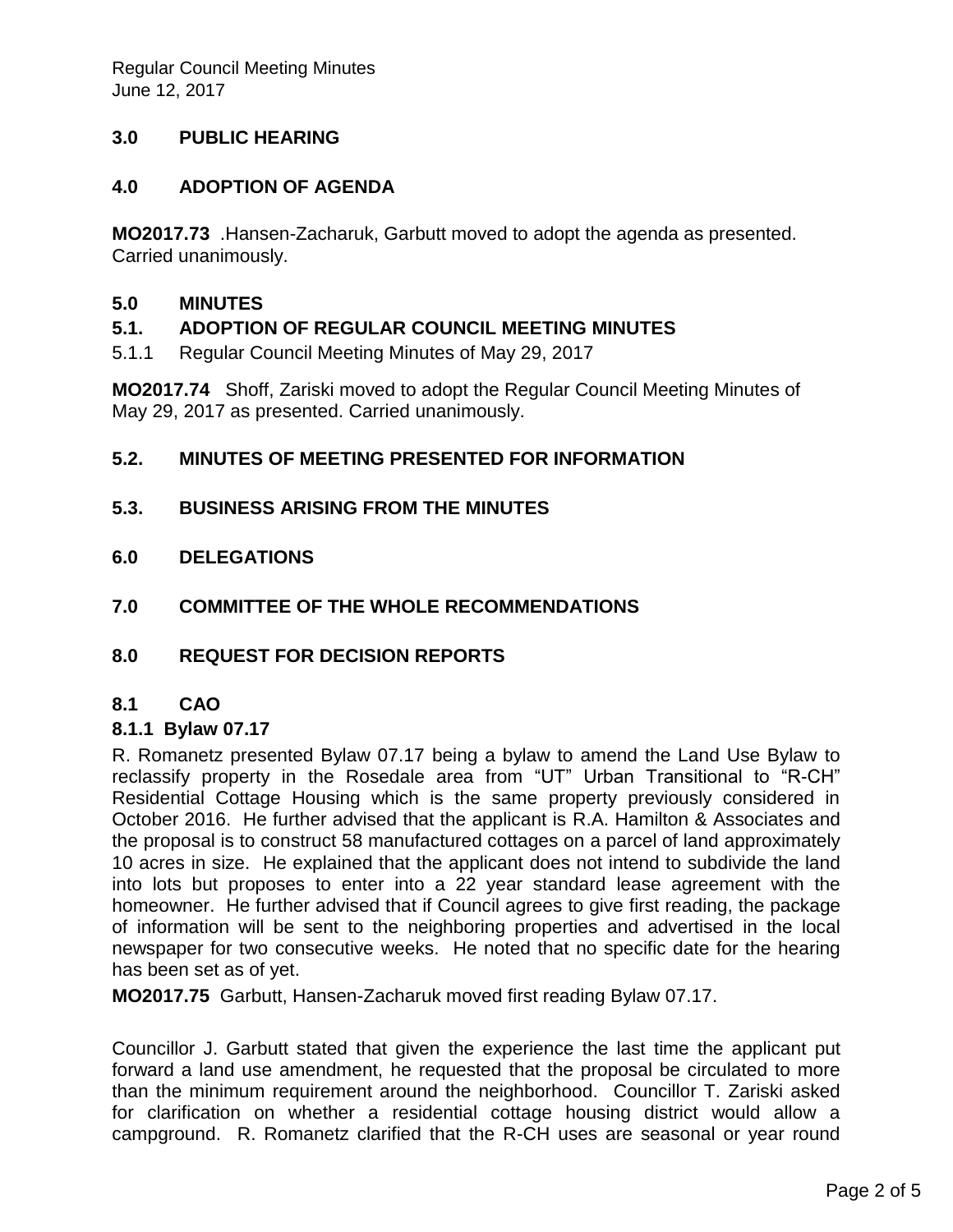Regular Council Meeting Minutes June 12, 2017

occupancy and although campgrounds are potential uses, the Municipal Planning Commission would review the suitability of any development application. He further explained that the application has not given any indication that any other use is going to be considered at this time. Councillor T. McMillan asked if the homeowner would be able to rent out their cottage? R. Romanetz advised that there would be an opportunity to ask these types of questions of the applicant at the hearing. The current application submitted does not deal with this question.

Vote on Motion:

6 in favour – Yemen, Shoff, Zariski, Kolafa, Garbutt, McMillan 1 opposed – Hansen-Zacharuk Carrried.

# **8.2. DIRECTOR OF INFRASTRUCTURE SERVICES**

# **8.3. DIRECTOR OF CORPORATE SERVICES**

# **8.4. DIRECTOR OF COMMUNITY SERVICES**

8.4.1. Economic Development Advisory Committee Recommendations

P. Salvatore presented the Economic Development Advisory Committee recommendations as it impacts the 2017 budget amendment.

Council dealt with each recommendation separately.

Council agreed to proceed with Recommendations 1 and 2

Council agreed to allocate \$60,000 to hire a Cold Calling Marketer (Investment Readiness Staff) – recommend the use of \$20,000 to develop a professional marketing package and the remaining \$40,000 used to support the hiring of a staff member on a eight (8) month contract position. Council agreed that the skill sets must include local knowledge, strong verbal communication, experience with cold calling and marketing skills to sell the community along with using Drumhellerites to do testimonials and sharing success stories. Council agreed that the deliverables must include script development and setting aside time for cold calling. J. Fielding asked if the deliverable could include trade shows? Councillor J. Garbutt stated that only if the budget would allow but not to the exclusion of other tasks. He further stated that the expectation would be for the contractor to go where people are buying.

#### Council agreed to proceed with Recommendation 3

Council agreed that \$20,000 of the theming funds be used for the development of marketing materials / collateral. This would be to aid with corporate identity and the development of professional marketing tools for Drumheller. Councillor T. Zariski stated that there may be opportunities to partner with the Museum and Golf Course on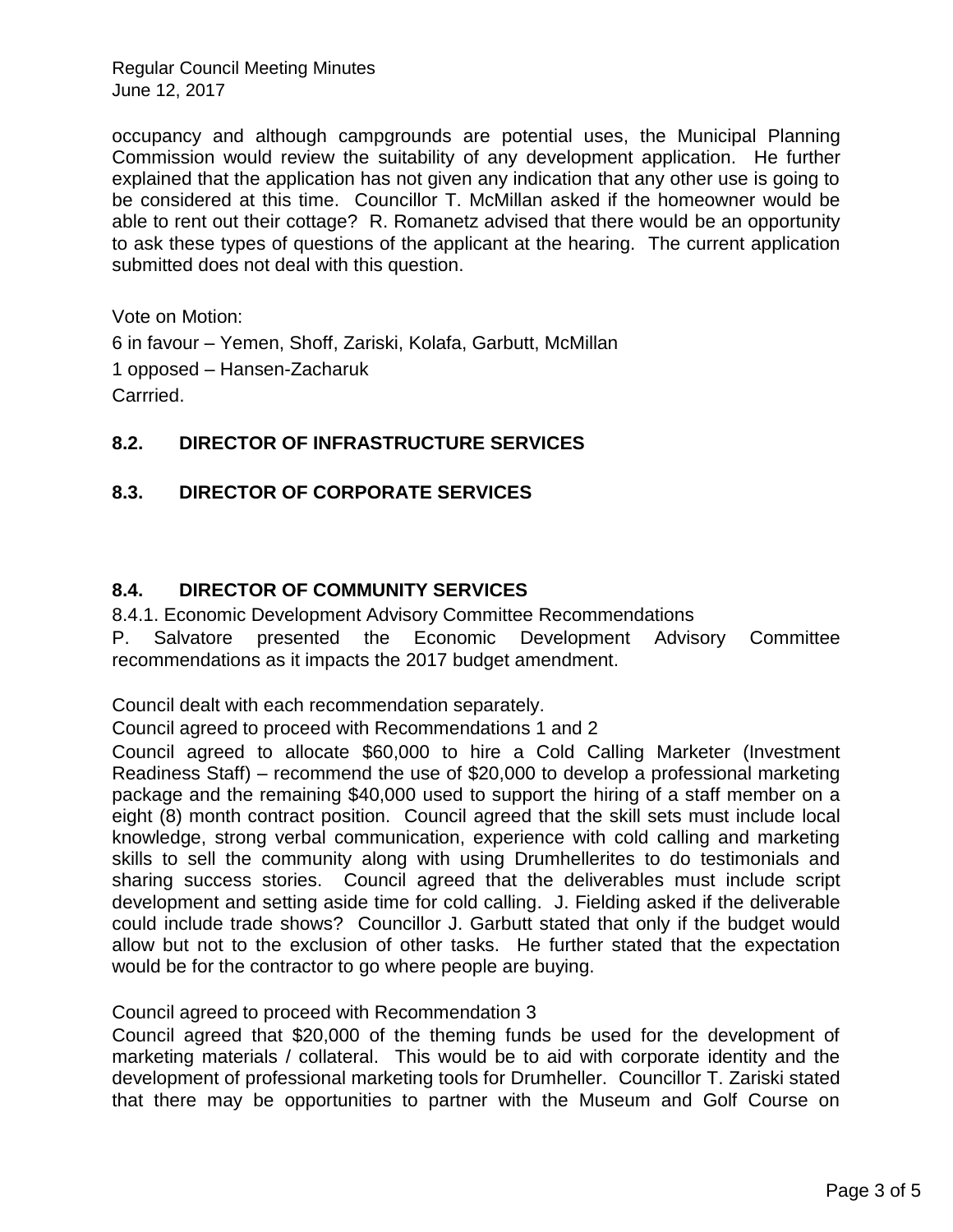Regular Council Meeting Minutes June 12, 2017

marketing. C. Curtis stated that the Town needs to develop an inventory for prospective employers.

Council agreed with Recommendation 4 which includes the Committee's re-evaluated figures from those presented to Council on the April 29<sup>th</sup>. The Committee has reduced the cost of public consultation for long-term visioning, however the Committee is still bound by the terms of the CARES grant which shows an allocation of at least \$20,000 for work that has already been undertaken with Urban Systems. This amount has been reduced from \$40,000 to \$23,000. The cost savings will be realized through increased staff time and collaboration directly with the public.

In response to a question from Councillor P. Kolafa, it was explained that the CARES grant dollars is a matching grant and these dollars are included in the budget and are not part of the budget amendment for economic development initiatives. Councillor J. Garbutt noted the costs to host a consultation event at \$23,000 and questioned the high price tag. J. Fielding explained that Urban Systems is designing a 3-D model with online consultation in addition to hosting an event in the downtown core. Based on the input received, Urban System may have to revise the 3-D model and consult with the public again, and depending on the second round of input, further changes may need to be made on the final design. The final design is expected to be completed by the end of summer. Councillor P. Kolafa asked if Urban Systems is designing a new model or is the model based on the previous consultation report. J. Fielding explained that the model is based on a hybrid from previous and recent input. P. Salvatore explained that once the design is finalized, the project will be rolled into the multi-year capital plan. He further explained that the process as outlined is the road map for moving the project forward for revitalization in the downtown core over a 3-5 year timeframe. R. Romanetz explained that \$200,000 (includes a carryover from last year) is included in the 2017 budget for beautification projects this year.

After a more detailed description of the project and the enjoyment it is intended to create for young tourists, Council agreed to proceed with public input for Recommendation 5. The Committee strongly; and unanimously recommend proceeding with the Dinosaur Street Naming project (13 streets would have a secondary dinosaur themed name commencing from  $3^{rd}$  St. W to 1<sup>st</sup> St. E and Railway to Riverside Dr.) and commencing with the Dinosaur Medallion / Wayfinding project. This project will be funded through the theming budget. S. Manca, Chair, Economic Development Advisory Committee explained that the Dinosaur Street Naming and Medallions would be a nice addition to the Town's wayfinding signage and would be a relatively quick and fun way with the least costs to boost the tourism experience. It is hoped that tourists would explore Drumheller rather than just going to the Museum.

Councillor S. Shoff asked for a detailed breakdown of the \$50,000 budgetted for theming. J. Fielding stated that she will provide this information to Council. She further explained that \$17,000 extra is to be used for painting dinosaur themes on infrastructure, decals on trucks, banners across the highway, etc. R. Romanetz advised that any banner installations would have to be approved by Alberta Transportation.